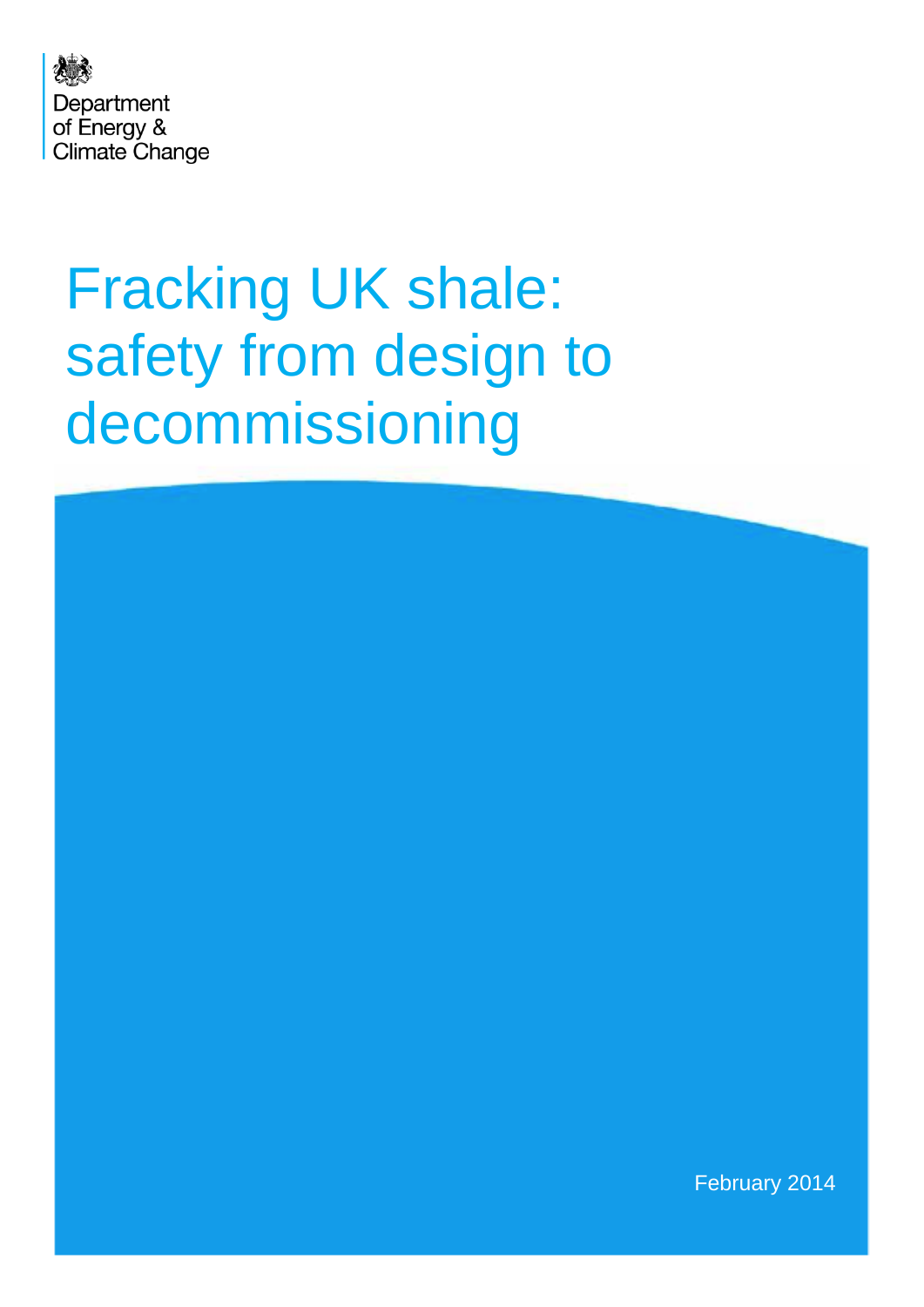# **Contents**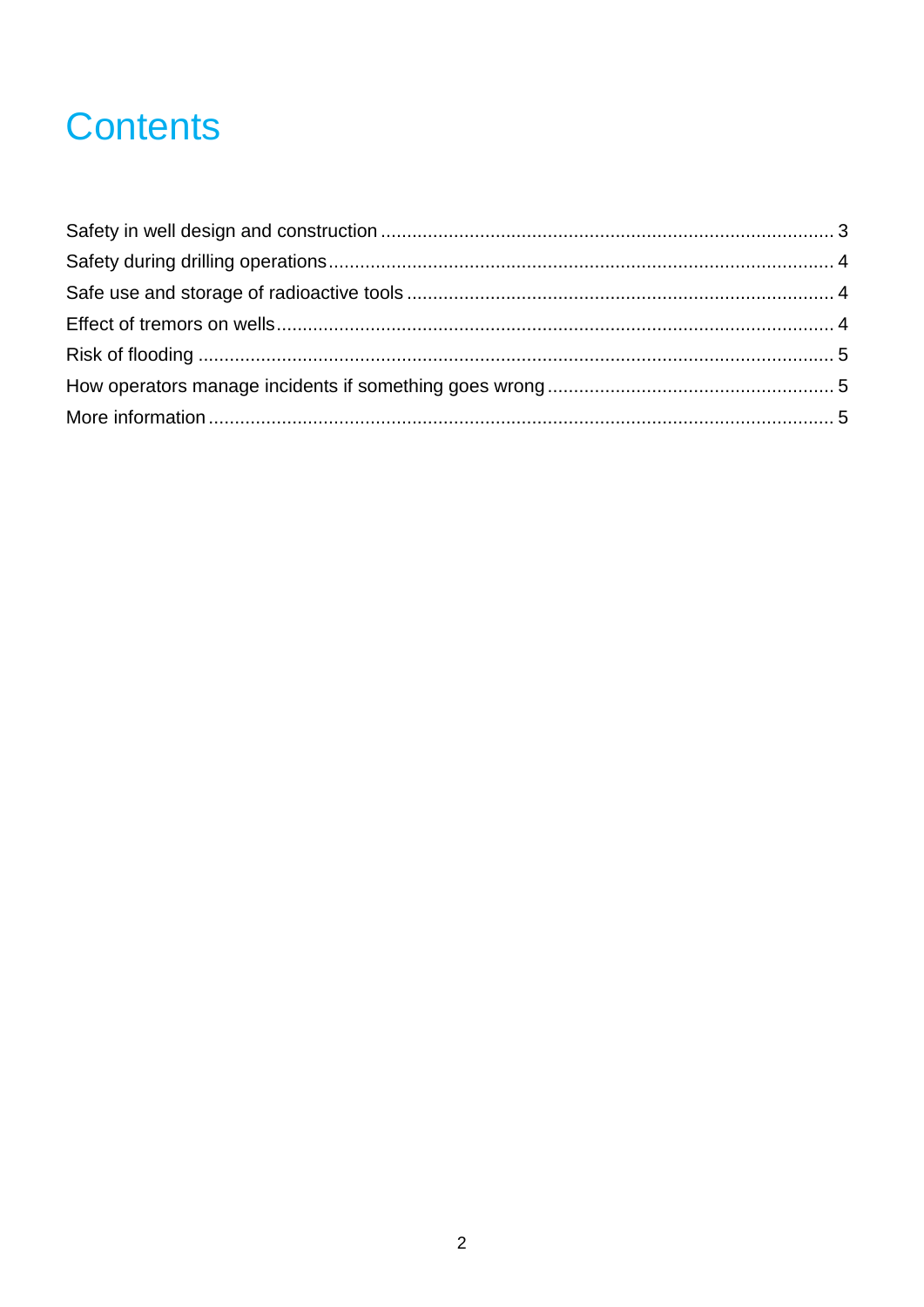Hydraulic fracturing, known as fracking, is a technique used in the extraction of gas and oil from 'shale' rock formations by injecting water at high pressure. The government is committed to ensuring risks to the workforce and the public are minimised. This guide explains what safety measures have been put in place.

### <span id="page-2-0"></span>**Safety in well design and construction**

In the UK all offshore and onshore wells must be designed and constructed in accordance with [government regulations.](http://www.legislation.gov.uk/uksi/1996/913/contents/made) These regulations seek to ensure that wells are structurally sound, strong and stable for their entire lifespan. The same regulations apply to offshore wells where the pressures and depths are generally much greater.

In the UK, it is standard practice for all oil and gas extraction wells to have three layers of 'casing'. Each layer is cemented into place:

- A outer 'conductor' casing
- An inner surface casing runs down below fresh water sources
- A production casing runs into the shale rock from where gas and oil flows

Where rock is under pressure or there is a risk of instability, operators may use an additional intermediate casing.

Where groundwater contamination has happened in the US, it has been generally due to faulty well construction and cementing, not the rock fracturing. There are generally three main types of well failure:

- A blowout from an uncontrolled escape of fracking fluids from the top of the well
- An annular leak, where fluids escape underground and run upwards along the well casing
- A radial leak, where the casing fails and fluids escape outwards into the rock

The focus in the UK is on operators to ensure that they design, construct and monitor wells to keep these risks as low as reasonably practicable in all situations. Well design and construction operations follow a recognised industry design and construction process, outlined in Oil and Gas UK's industry [guidelines.](http://www.api.org/policy-and-issues/policy-items/hf/api_hf1_hydraulic_fracturing_operations.aspx) They include recommendations for safety features to be incorporated into the design, particularly in the cementing stage when the well casing is fixed in place using cement.

Inspectors from the Health and Safety Executive (HSE) and an independent well examiner check that the operators are following the regulations. They review the well design and monitor its construction to ensure it matches the design. When construction is complete, they continue to monitor its maintenance.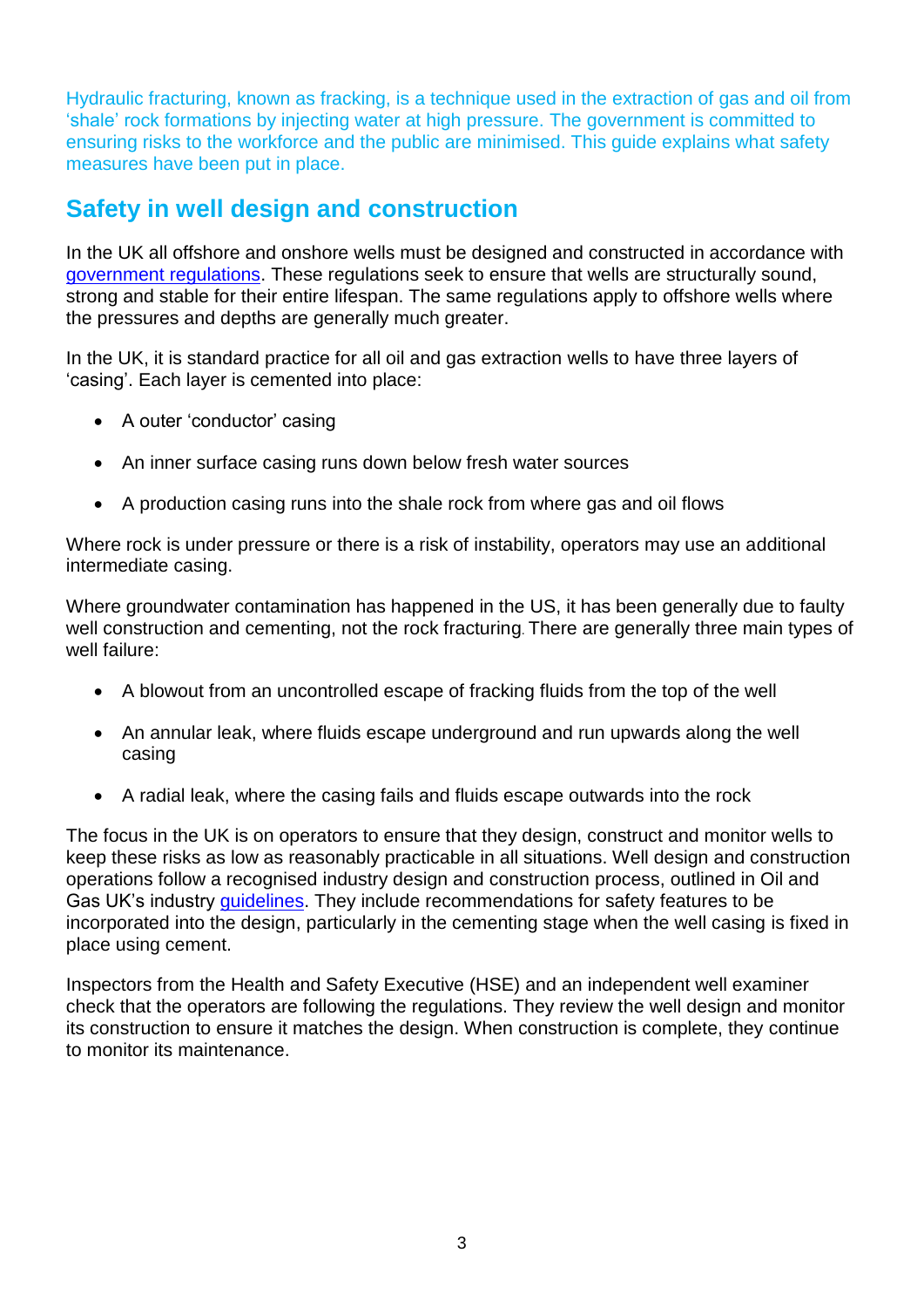## <span id="page-3-0"></span>**Safety during drilling operations**

The operator is responsible for safety at the site, including workers and members of the public in the vicinity. The HSE checks operators are meeting the requirements of the Health and Safety at Work Act 1974, and regulations made under the Act including the [Borehole Site and](http://www.legislation.gov.uk/uksi/1995/2038/contents/made)  [Operations Regulations 1995 \(BSOR\).](http://www.legislation.gov.uk/uksi/1995/2038/contents/made)

HSE intend to jointly inspect drilling and fracking operations with the Environment Agency or Scottish Environmental Protection Agency during the exploratory phase<sup>1</sup>. HSE inspectors can visit any site at any time if there is a matter of concern.

Inspections will assess the operation at critical stages. Any change in the design, for example changing the depth of one of the layers of casing, would require a fresh round of inspections.

It is standard practice among operators to monitor well pressure. Well operators verify the well's integrity of each stage of the operation before beginning the subsequent stage.

In the long term, surface methane and groundwater monitoring ensures any anomalies will be reported to the appropriate environmental regulator, the HSE and the Department of Energy and Climate Change, and compared with data from the National Baseline Methane Survey run by the British Geological Survey.

#### <span id="page-3-1"></span>**Safe use and storage of radioactive tools**

Well logging tools – instruments used in oil and gas exploration – may contain radioactive material. The tools are robustly built with almost no chance of radioactivity release under normal operations.

There are [stringent regulatory requirements](http://www.environment-agency.gov.uk/business/142631.aspx) on the transport, storage, handling, abandonment and eventual disposal of chemical radioactive sources. The UK radiological regulatory framework includes inspection programmes<sup>2</sup>.

Storing these tools requires security and safety procedures and special shielded containers to transport them. Access to such materials is strictly controlled.

#### <span id="page-3-2"></span>**Effect of tremors on wells**

Natural seismic activity or that released from hydraulic fracturing, will be well below what can damage the well or be felt at the surface.

In 2011, the Cuadrilla well at Preese Hall in Lancashire was inspected for damage after two small earthquakes caused by fracking operations at the same site. Inspections found that the well casing was distorted close to the depth of the fracking as a result of the tremor. However, there was no distortion in the sections of casing higher up the well that are critical to preventing the escape of gas $^3$ .

<sup>&</sup>lt;sup>1</sup> http://www.hse.gov.uk/aboutus/howwework/framework/aa/hse-ea-oil-gas-nov12.pdf

<sup>&</sup>lt;sup>2</sup> http://www.hse.gov.uk/radiation/ionising/doses

<sup>&</sup>lt;sup>3</sup> http://royalsociety.org/policy/projects/shale-gas-extraction/report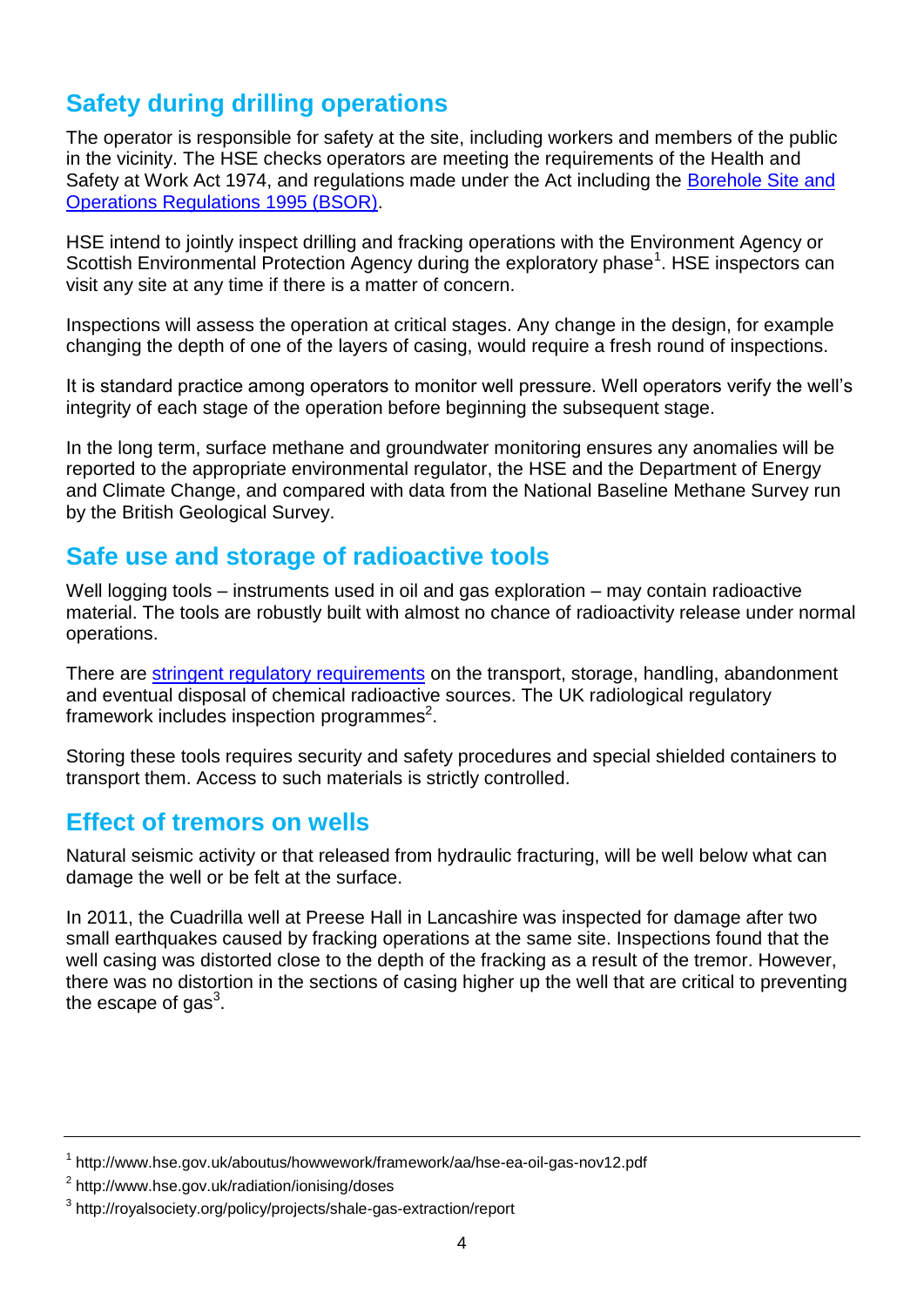# <span id="page-4-0"></span>**Risk of flooding**

It is unlikely that operators would want to put a shale gas well or facility in an area prone to flooding.

The relevant environmental regulator will assess flood risk where it is a significant risk to the site. The environmental regulator is a statutory consultee in the planning process, so their assessment will be considered in the local planning authority's decision to grant planning permission. The environmental regulators can also add conditions on the site's environmental permit to ensure that flood risk is managed appropriately.

#### <span id="page-4-1"></span>**How operators manage incidents if something goes wrong**

Operators must prepare a safety document with an assessment of risks and a plan for responding to incidents and emergencies on site.

If the following happens, it must be reported to the HSE:

- a blowout (an uncontrolled flow of well fluids)
- the unplanned use of blowout prevention equipment
- the unexpected detection of hydrogen sulphide
- failure to maintain minimum separation distance between wells
- mechanical failure of any safety critical element of a well

After an incident, the HSE will ensure appropriate investigations are made into the well safety and stability, and that well integrity is restored as necessary. Operators may then be required to make improvements to their operations.

#### <span id="page-4-2"></span>More information

The [Health and Safety Executive](http://www.hse.gov.uk/offshore/unconventional-gas.htm) is responsible for regulating the requirements that ensure operators manage and control safety risks.

Oil & Gas UK publishes [guidelines](http://www.oilandgasuk.co.uk/publications/viewpub.cfm?frmPubID=445) on well integrity that the onshore industry has committed to meet. The guidelines describe what is believed to be good industry practice and refer to relevant legislation, standards and practices. The guidelines concentrate on "typical" wells and "standard" operations.

The American Petroleum Institute publishes information on well construction and integrity: Hydraulic Fracturing Operations – [Well Construction and Integrity Guidelines.](http://www.api.org/policy-and-issues/policy-items/hf/api_hf1_hydraulic_fracturing_operations.aspx)

The Environment Agency and Health and Safety Executive have published a paper explaining their [joint approach to the regulation of unconventional oil and gas developments.](http://www.hse.gov.uk/offshore/unconventional-gas.htm)

The Department of Energy and Climate Change, Environment Agency (England), Scottish Environment Protection Agency and Health and Safety Executive have worked with the UK Onshore Operators Group to agree guidelines for [best practices for onshore shale gas wells.](http://www.ukoog.org.uk/elements/pdfs/ShaleGasWellGuidelines)